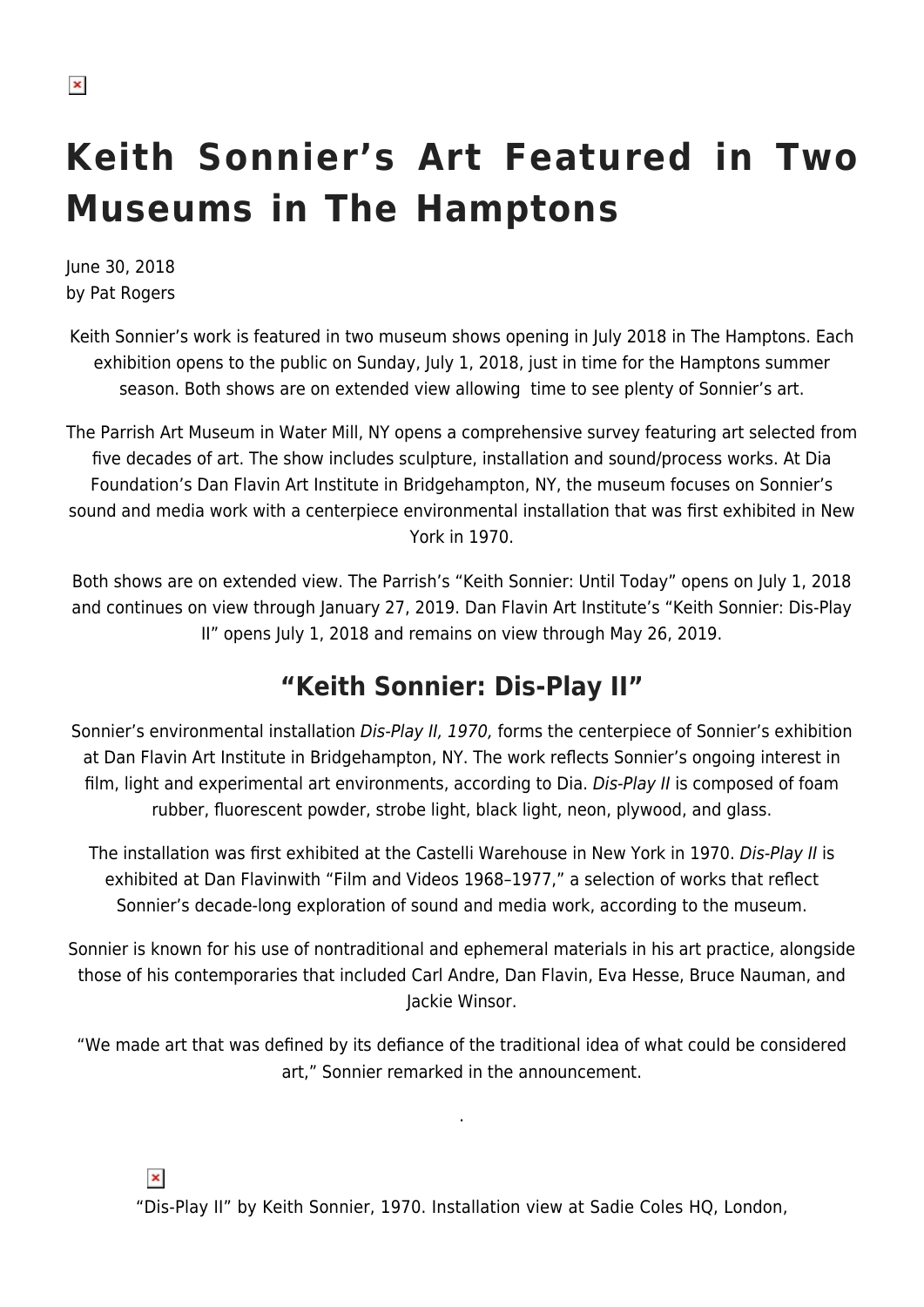2008. ©Artists Rights Society (ARS). Foam rubber, fluorescent powder, strobe light, black light, neon, glass. Size varies. Courtesy of the artist, Sadie Coles HQ, London, and Dan Flavin Art Institute.

#### **"Keith Sonnier: Until Today"**

.

A comprehensive survey, "Keith Sonnier: Until Today" is the first solo exhibition in 35 years in an American museum of work by Sonnier, a pioneering figure in the fields of conceptual, post-minimal, video, and performance art who radically reframed the function of sculpture. The exhibition considers the full extent of Sonnier's achievement and presents over 30 works that reveal his diverse output from 1967 to the present.

The show features the artist's neon sculptures, sound pieces, a site-specific neon installation in the Museum's spine along with work rarely shown in the U.S. The exhibition, organized for the Parrish Art Museum by quest curator Jeffrey Grove and Museum Director Terrie Sultan, will travel to the New Orleans Museum of Art following the Parrish presentation.

"Keith Sonnier has forged a singular sculptural language that defies easy categorization," Grove stated in the announcement. "With a sensitive and idiosyncratic understanding of materiality and physicality, he has consistently produced work that is at once surprising in its originality and generous in spirit."

.

 $\pmb{\times}$ 

"Shmoo – O.G.V." by Keith Sonnier, 2013. Neon, acrylic, aluminum, electrical wire, transformer, 131 x 92 1/2 x 4 inches. Courtesy Pace Gallery, New York. Photo © Caterina Verde.

.

Keith Sonnier: Until Today begins with two early works that establish the tenets of Sonnier's process of exploring non-traditional materials and rejecting conventional sculptural norms. Rat Tail Exercise (1968), created from simple string, latex, rubber, and flocking, presents a dynamic shape through minimal use of line; Untitled (1967), a 22-section sewn-satin object, rests low on the floor yet takes command of the surrounding architecture of the room. Sonnier's use of tactile, sensual materials such as felt, satin, rubber, and flocking at this period places him apart from the emphatically heavy industrial materials and rigid geometries of his more austere Minimalist peers.

During the same period, Sonnier began his lifelong exploration of the structural and gestural aspects of neon. Several series represented in the exhibition, such as Ba-O-Ba (1969), examines the effect of light as a tangible structural element, with tubes of colored neon traversing large geometric planes of glass. Neon Wrapping Neon V (1969) and Neon Wrapping Incandescent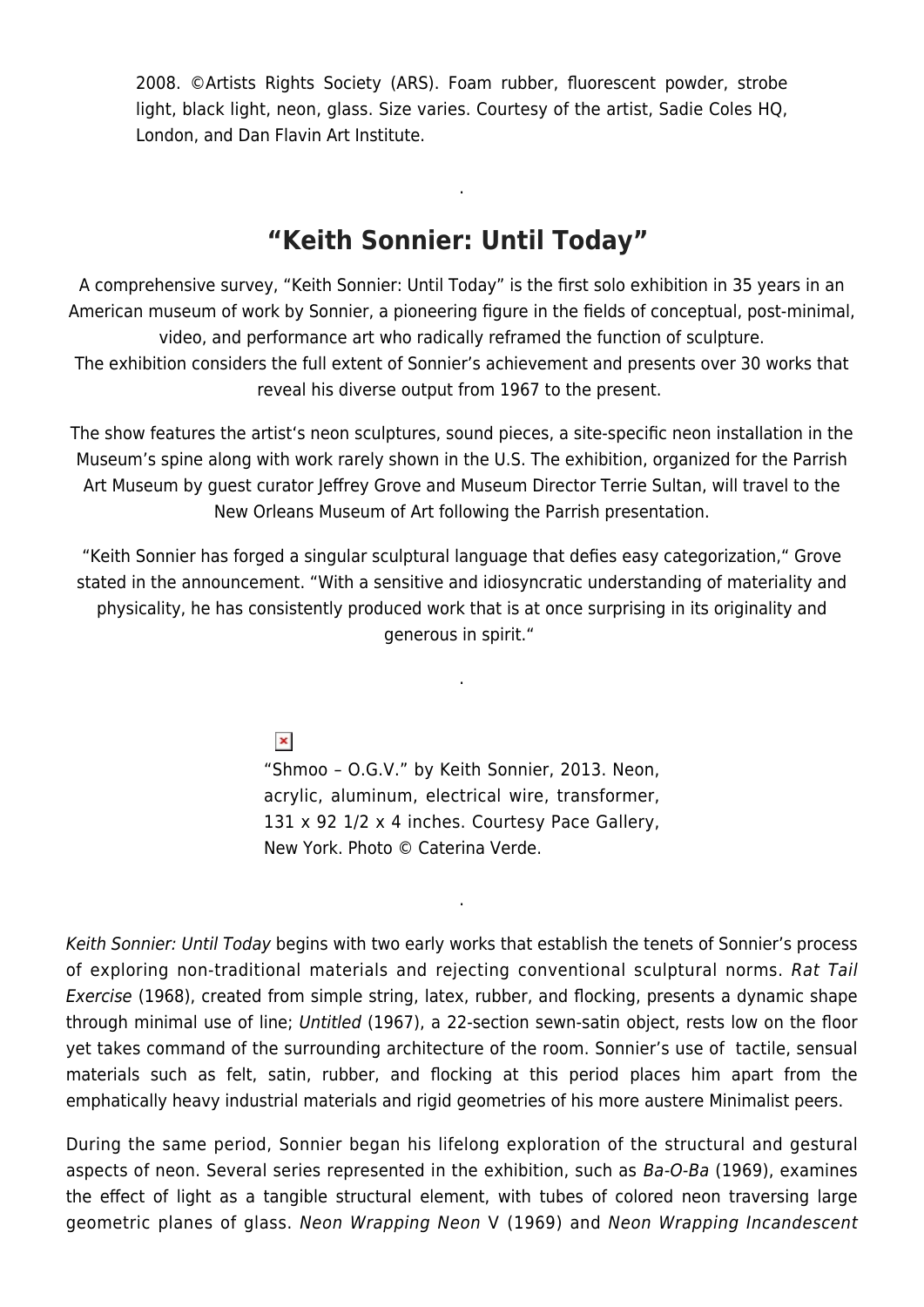II (1970) reveal the expressive and emotive possibilities of the material. While highlighting the seeming delicacy of glass neon (a surprisingly durable material), Sonnier also exposed the mechanics and technology that enabled it: transformers, wires, and plugs are featured rather than obscured elements in his sculpture.

Sonnier's interest in new materials and technologies expanded in the 1970s through groundbreaking work in sound and video transmission, experimental film, and surveillance works such as Quad Scan (1975), a sound/process piece created from a scanner, telephone speaker, and radios. Later works, such as Propeller Spinner (1990) from his Antenna series, commented on how those once new technologies ultimately become irrelevant. -

By the 1980s, Sonnier embraced a new artistic direction inspired by journeys to India, Japan, and Brazil that profoundly shaped his view of art, creating several series of sculptures made from natural and indigenous materials. Sarasvati (1981) from the India series is a colorfully painted wall work made of thick stalks of bamboo, alluding to the ubiquitous scaffolds and cages made by local craftsmen, according to the Parrish. Other works in the show rest on two, three, and four legs, introducing an anthropomorphic quality into his work.

In the 1990s, Sonnier began to combine his signature neon with found objects and other unexpected materials including detritus from his family home in Louisiana. Los La Butte (1990), from the "Tidewater" series, combines looping segments of vibrant yellow neon with empty plastic bottles and other found materials. This assemblage is presented like a classic portrait bust, placed on a pedestal—Sonnier's emphatic reclamation of a traditional sculptural trope that he had deliberately avoided.

While Sonnier's sculptures convey a lively sense of immediacy, they are carefully thought out constructions that begin with drawing, relayed the Parrish. A bold example of this relationship can be found in his 2004 series incorporating the word "Blatt" ("leaf") in its title. Palm: Saw Tooth Blatt and Zahidi Palm Blatt, executed after studies Sonnier made of palmetto and saw tooth leaves in a New Orleans garden, are drawings in light that bring gesture to the fore.

The exhibition concludes with large-scale neon constructions and an immersive neon installation. This includes Mastadon, 2008, a nearly 12-foot tall free-standing sculpture from the "Herd" series inspired by Sonnier's interest in Africa, anthropology, and animals, Schmoo—O.G.V. (2013) and Passage Azur (2018), a variation of a work presented at Sonnier's solo exhibition at MAMAC, Nice, in 2015.

The exhibition is accompanied by a fully illustrated, 160-page book, with essays by Grove, architecture critic Martin Filler, Katie Pfohl, Curator of Modern and Contemporary Art at the New Orleans Museum of Art, and an in-depth interview between Sonnier and Sultan.

## **Keith Sonnier**

Keith Sonnier (b. 1941) was born in Grand Mamou, a rural, bilingual town in Louisiana. He graduated with a B.A. from the University of Southwestern Louisiana in Lafayette in 1963 and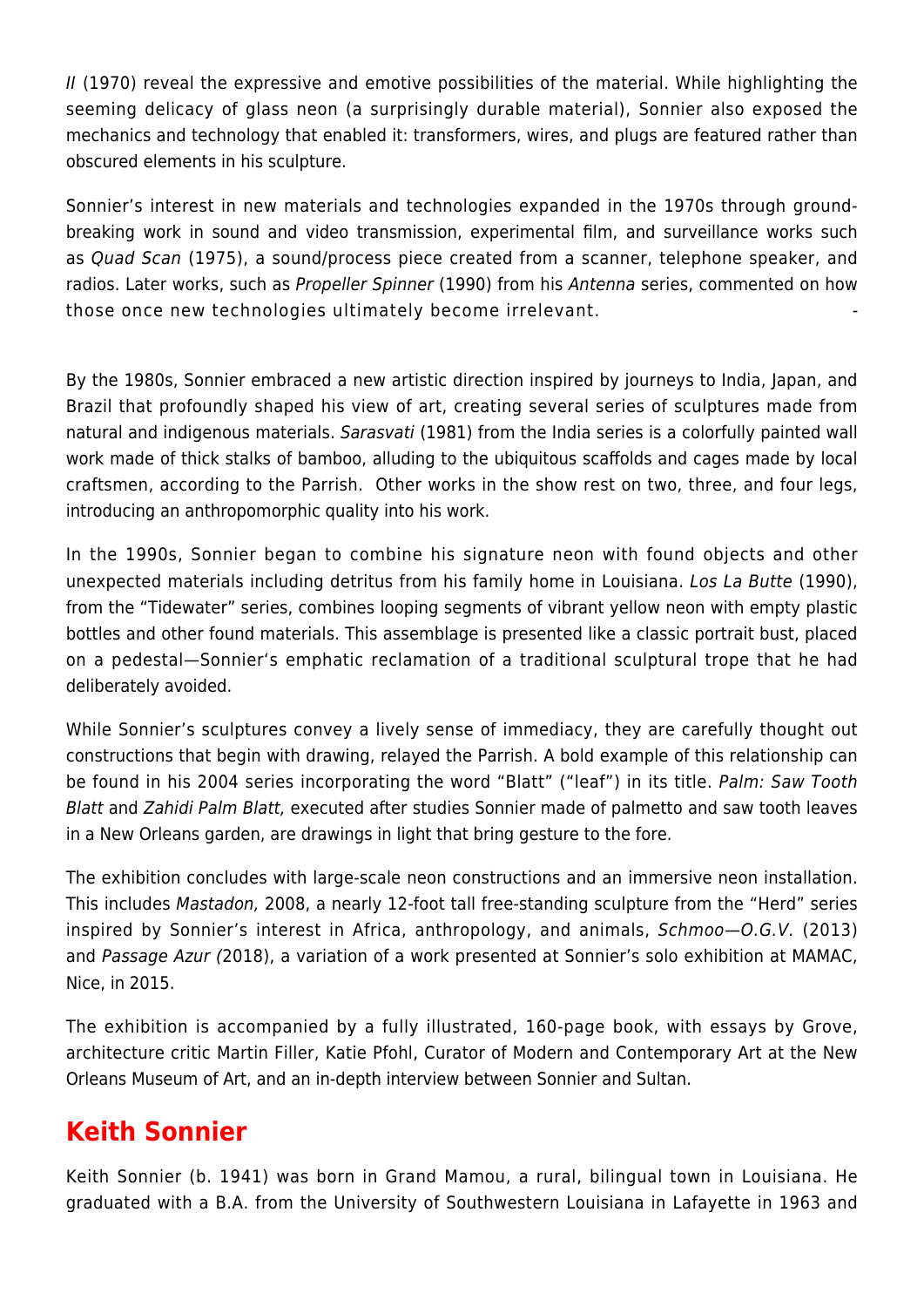received an MFA from Rutgers University in1966.

Sonnier has been the subject of more than 140 solo exhibitions and has participated in more than 360 group exhibitions held nationally and internationally throughout his career. They include shows at Documenta 5, Kassel (1972); the Hirshhorn Museum and Sculpture Garden (Washington, D.C).; Musée National d'Art Moderne, Centre Georges Pompidou (Paris); Museum of Modern Art (New York); the Venice Biennale (1972, 1982); the Whitney Museum of American Art (New York) and at Fondazione Prada (Venice) as part of "When Attitudes Become Form: Bern 1969/Venice 2013," a remaking of the radical "Live in Your Head: When Attitudes Become Form: Works, Concepts, Processes, Situations, Information," curated by Harald Szeemann in 1969.

The artist has shown recently with Castelli Gallery, Pace Gallery, Mary Boone Gallery, The National Exemplar in New York; Maccarone in New York and Los Angeles; Häusler Contemporary in Munich and Zurich; Galerie Forsblom in Helsinki; Jürgen Becker in Hamburg; Galerie Mitterend in Paris; the Whitechapel Gallery in London; the Hall Foundation in Vermont and the Musée d'Art Moderne et Contemporain (MAMAC) in Nice and others.

Sonnier's work can be found in public and private collections worldwide including collections held by the Guggenheim Abu Dhabi; Hara Museum of Contemporary Art, Tokyo; Kunstmuseum Liechtenstein, Vaduz; Kunstverein St. Gallen, Switzerland; Musée National d'Art Moderne, Centre Georges Pompidou, Paris; Museu d'Art Contemporani de Barcelona; Museum of Contemporary Art, Los Angeles; Museum of Contemporary Art, San Diego; Museum of Modern Art, New York; Smithsonian American Art Museum, Washington, D.C.; Sprengel Museum, Hannover, Germany and the Whitney Museum of American Art.

Sonnier lives and works in Bridgehampton, New York.

# **Curator Jeffrey Grove**

**\_\_\_\_\_\_\_\_\_\_\_\_\_\_\_\_\_\_\_\_\_\_\_\_**

Jeffrey D. Grove, Ph.D. is an internationally recognized curator and scholar and Director, Museums and Publications at Sean Kelly Gallery. Grove previously held senior curatorial positions at the Cleveland Museum of Art, The High Museum of Art, Atlanta, and the Dallas Museum of Art, where he most recently served as The Hoffman Family Senior Curator of Contemporary Art. Grove has been published widely and organized the first US museum exhibitions of then-emerging artists Matt Connors and Karla Black.

Recent exhibitions include Michaël Borremans: As Sweet as it Gets; Isa Genzken: Retrospective; and Jim Hodges: Give More Than You Take. Grove received his doctorate in Art History from Case Western Reserve University, Cleveland an M.A. in Art History & Archaeology from the University of Missouri, Columbia, and B.F.A. in Industrial Design from the University of Illinois, Urbana-Champaign.

**BASIC FACTS: "Keith Sonnier: Until Today"** is on view from July 1, 2018 through January 27, 2019 at the Parrish Art Museum. The show open to the public on Sunday, July 1, 2018 at 2 p.m. with the first public tour taking place at 2 p.m. Two Artist Talks accompany the exhibition. The Artist Talk